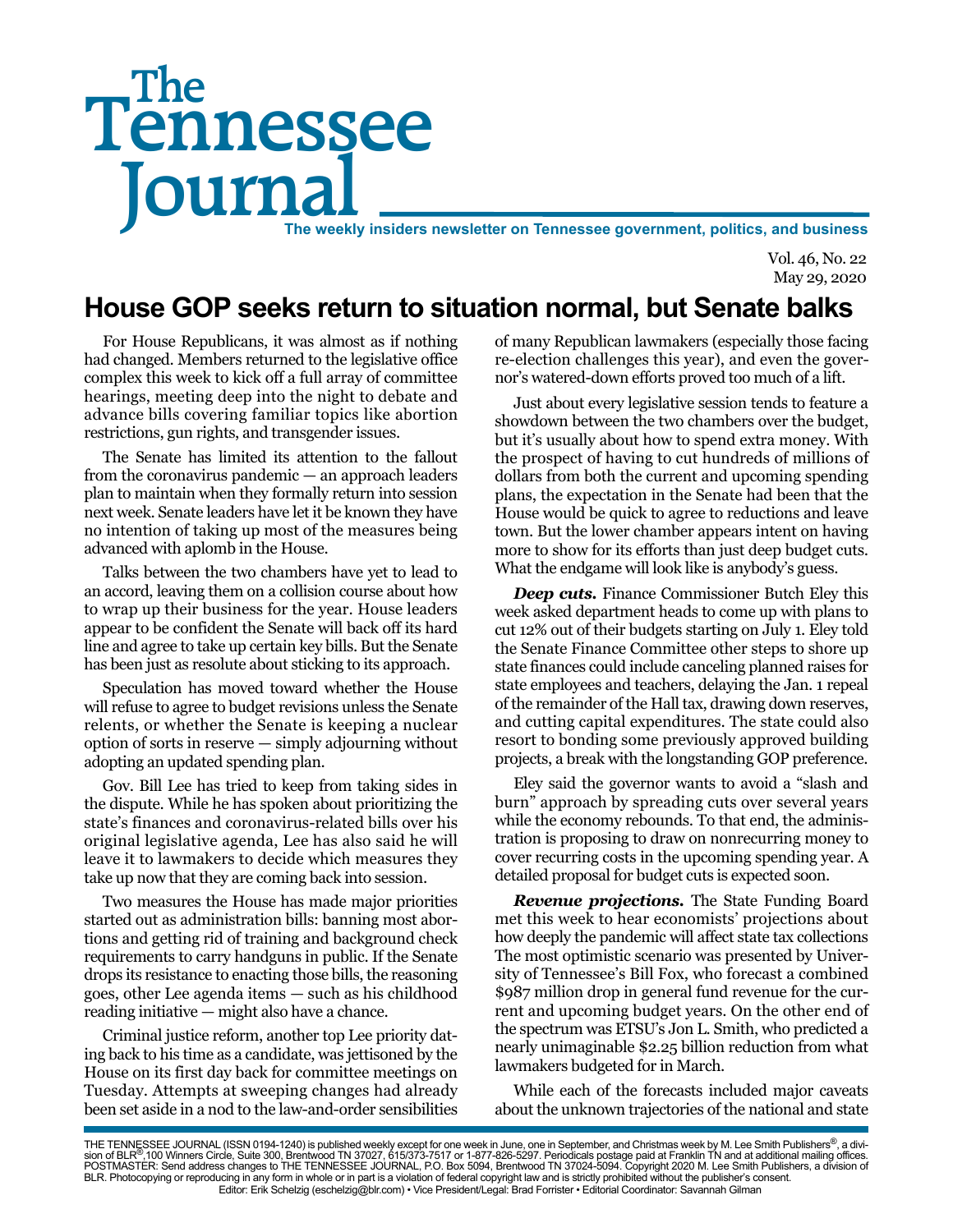economies in the coming months, the economists were also forced to do without even limited data about franchise and excise tax collections. Lee early in the crisis issued an executive order pushing back the deadline on corporate tax filings from April to July 15. That left the economists to project wildly different decreases in F&E collections for the upcoming year, ranging from the Revenue Department's -4.9% to Fox's -12.2%.

Sales taxes, which made up three-fourths of general fund collections in 2019, could post a 2.8% growth rate next year, according to the Fiscal Review Committee. But the other three economists projected sales taxes to post decreases, including Fox's -0.6%, the Revenue Department's -2.6%, and Smith's -4.8%.

Preliminary data for sales taxes submitted to the state in May (which reflect economic activity the previous month) show collections plummeted by 15% compared with last year. But Fox said even those dire figures give some reason for hope as April was the first full month of the pandemic, and the period with the most extensive lockdown procedures in place. By his reasoning, the economy can only improve in subsequent months.

Shopping habits have changed significantly during the pandemic, with homebound Tennesseans' spending more on groceries and building materials, but less on big-ticket items like vehicles and home furnishings. Fox pointed out that counties appear to benefiting. While state sales tax collections on purchases made in March fell 6% compared with the previous year, local-option sales tax revenue grew in 89 of 95 counties. The only counties posting declines were Clay, Davidson, Moore, Perry, Putnam, and Sevier.

*Access issues.* Apart from disagreements over legislative priorities, the House and Senate remain at odds about access to the Capitol complex. Decisions about the legislative office building and the second floor of the Capitol are supposed to be made in concert between the speakers of either chamber, meaning either one essentially has veto power over proposed changes.

 While the Senate has kept its policy of closing off public access to committee meetings to anyone but members, staff, and the media, the House has pushed for opening the doors to its proceedings. Senate Speaker Randy McNally agreed to the House plan to essentially split the Cordell Hull Building and let the public and lobbyists attend the lower chamber's committee hearings and visit representatives' offices.

But the deal with House Speaker Cameron Sexton (R-Crossville) does not extend to the tunnel connecting the Cordell Hull Building with the statehouse, nor to the legislature's floor in the Capitol itself. As far as the Senate is concerned, no visitors will have access to floor sessions or to lawmakers outside. The House disagrees.

*Could it happen here?* Democratic lawmakers in Pennsylvania were outraged this week by what they called a cover-up of a Republican member testing positive for COVID-19. The lawmaker and at least three others were told to self-quarantine, but Democrats weren't informed. So what would happen if the same occurred

in Tennessee? Connie Ridley, the director of legislative administration, said CDC guidelines would be followed if someone at the Cordell Hull Building were to test positive, and anyone in contact with them would be identified and informed. But there would be no plans to alert all members or the public about a positive case.

*Vouchers.* Democratic Rep. Bo Mitchell (D-Nashville) proposed legislation to delete the school voucher law from the code after a Nashville judge recently found the measure unconstitutional. The state is asking the Supreme Court to directly take up its appeal. Mitchell had 30 co-sponsors for his bill, including seven Republicans: Kent Calfee, Dale Carr, Jim Coley, Bruce Griffey, Kelly Keisling, Bob Ramsey, and Terri Lynn Weaver. But the measure died for lack of a second in a subcommittee of the House Education Committee.

A separate resolution sponsored by Ramsey sought to urge the Department of Education to put off the implementation of the voucher program until the school year starting in August 2021. It, too, failed to received a second in the Curriculum, Testing & Innovation Subcommittee, even though three of seven members voted against the voucher bill on the floor last year.

The next fight over vouchers is likely to be over funding. The Lee administration has fought to keep more than \$40 million in the budget to get the Education Savings Account program off the ground in August. But with the law in legal limbo and the legislature facing deep spending cuts for the upcoming budget year, the money is likely to become another flash point.

*Restaurants on the ropes.* Restaurants and bars last year contributed more than \$1 billion in sales and liquor-by-the-drink taxes to state coffers. The budget impact of the collapse of the hospitality business amid the coronavirus pandemic has only begun to become quantifiable. Nearly half of those working in the sector were unemployed in April. Sales tax collections from what the economists call "eating and drinking places" dropped 30% in March, and liquor-by-the-drink collections plummeted to 88% below budgeted estimates.

While the lockdown on in-person dining is being lifted around the state, the bounce-back doesn't look like it will be easy or swift. A partner in a prominent Nashville restaurant group told *The Tennessee Journal* its restaurants are operating at only 40% percent of expected revenues so far. Restrictions on capacity and the state of the economy mean the company expects to reach only 75% of last year's revenues before the end of 2020, and it will be another year before sales return to where they stood before the pandemic

That slow return is hampering restaurants like James Beard nominee Julia Sullivan's Henrietta Red, which received a federal PPP loan but is struggling to hit what she calls "totally unrealistic" requirements to bring back three-quarters of full-time employees.

Sullivan has been active in coordinating the response by Tennessee independent restaurants to the pandemic, including the launch of "A Fund for Us" to give grants to struggling hospitality workers. Tax deferment and lia-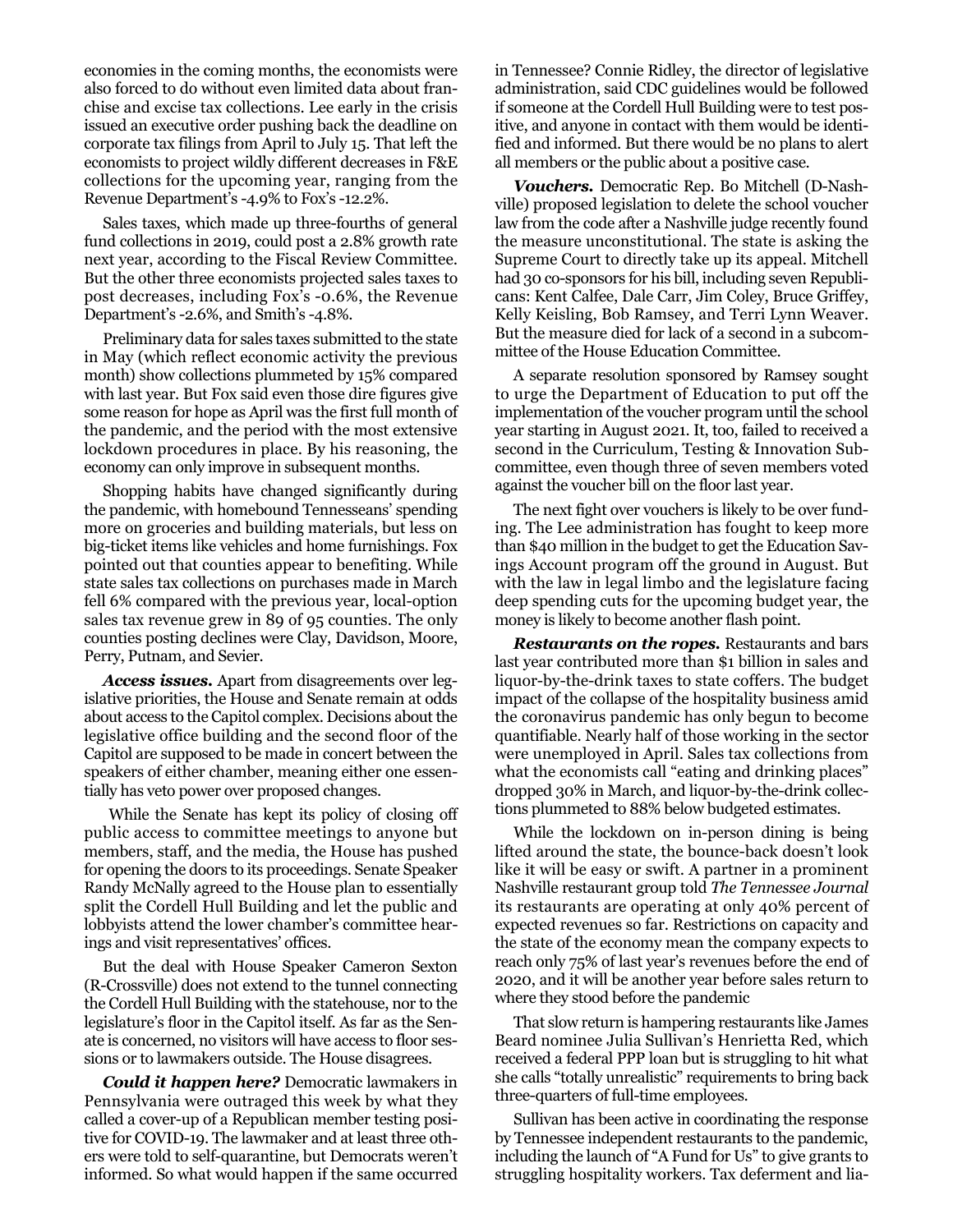### Tennessee News Digest

● Unemployment reached 14.7% in April, the highest rate on record in Tennessee. The previous high was 12.9% in January 1983. The highest jobless rates were in Sevier (29.5%), Cocke (25.6%), and Grundy (25.3%) counties. Only three counties avoided double-digit unemployment rates: Fayette (9.4%), Weakley (9.6%), and Hardeman (9.7%).

● The state Supreme Court issued an order allowing jury trials to resume as of

July 3 if social-distancing guidelines can be met. The order allows for six-member juries in civil cases as long as neither side asks for the full 12.

● Nissan plans to resume vehicle production in Smyrna on June 8. The Decherd plant will also start making Nissan engines on Monday after being limited to Infiniti powertrains since May 1. Volkswagen, which reopened its Chattanooga plant earlier this month, confirmed four employees had been diagnosed with COVID-19.

● Krystal, the fast-food chain founded in Chattanooga in 1932, has emerged from Chapter 11 bankruptcy following its acquisition by a subsidiary of the Soft-Bank Group of Japan.

● The Sarah and Ross Perot Jr. Foundation has committed \$8 million to fund a new Vanderbilt scholarship named after former Chancellor Nicholas Zeppos.

bility protection, as well as a fix in the PPP terms to give restaurants more time, are high on her list of priorities.

Randy Rayburn, owner of Cabana and Midtown Cafe (and no stranger to local and state politics), predicts a lot of restaurant owners could take advantage of the new "subchapter 5" rules under Chapter 11 bankruptcy protection unless the state moves quickly to shore up tourism. One tactic could be to send funds to convention and visitor bureaus and destination marketing organizations in order to focus on the lowest-hanging fruit — visitors from within a 250-mile drive of Tennessee. Hospitality industry lobbyists have been scrambling to get more tourism funds into the governor's budget.

Restaurant owners around the state are urging Lee to extend his emergency order allowing the sale of alcohol in takeout orders — a step that avoids liquor-by-thedrink taxes because they apply only to on-premise consumption. Many fine-dining restaurants have generated cash flow by selling off bottles from their wine stocks and pre-mixing cocktails. An extension is likely to raise opposition from liquor store owners, though.

#### *From the campaign trail* **Republican bill could give ousted Democrat another chance at seat**

When the executive committee of the Tennessee Democratic Party voted to remove longtime state Rep. John DeBerry from the primary ballot, the action appeared to signal the end of the lawmaker's streak of winning 13 straight elections. Because the vote came after the filing deadline, DeBerry was left without a chance to try to regain his seat through other means. That could change under a bill being run on his behalf.

Sen. Ferrell Haile (R-Gallatin) plans to amend one of his bills to allow the filing deadline to be extended for any candidates removed from the primary ballot by party executive committees so they can run in another primary or as an independent. *The Tennessean* reported the bill would require booted candidates to seek to run under another party banner within 90 days of the primary (meaning it would be too late for DeBerry to run as a Republican) or to run as an independent 90 days before the general election.

Running as an independent would present a tougher path for DeBerry in his heavily Democratic district in Memphis. But it's not entirely without precedent.

Republicans booted then-Rep. Kent Williams of Elizabethton for voting with Democrats to have himself elected House speaker over the GOP nominee in 2008. But he ran for re-election as an independent, winning two more terms before retiring from the House.

DeBerry's removal from the Democratic primary left two candidates vying for the nomination to replace him: Torrey Harris, an AIDS activist who lost to DeBerry by 21 percentage points in 2018, and Anya Parker, a hair salon owner who has fought legislative efforts to deregulate cosmetology licensing requirements. Harris was endorsed this week by the Tennessee Voter Project political action committee and its co-founder, Shelby County Mayor Lee Harris.

*RINO Hunt?* Harvey Durham, the father of ousted state Rep. Jeremy Durham, has registered a political action committee called the Blue RINO Hunting Club with the Federal Election Commission. The PAC's website, AnyoneButHagerty.com, gives a hint at its target, though it hadn't gone live yet as of this week. The younger Durham was drummed out of the General Assembly in 2016 amid allegations of serial sexual misconduct. He has since been engaged in a drawn-out effort to reduce a record \$465,000 civil penalty for campaign finance violations. The next hearing is June 10.

*1st District.* Former U.S. Sen. Rick Santorum of Pennsylvania, who carried Tennessee in his bid for the 2012 Republican presidential nomination, endorsed state Rep. Timothy Hill in the crowded GOP primary to succeed retiring U.S. Rep. Phil Roe (R-Johnson City). Former state Senate Speaker Ron Ramsey and Sen. Jon Lundberg were named chair and co-chair of Sen. Rusty Crowe's campaign for the GOP nod. Former Kingsport Mayor John Clark launched his first TV ad highlighting his family's flight from Cuba when he was 2 years old and his opposition to the spread of socialism.

*Chattanooga mayor.* Auto dealer Tim Kelly joined the race to succeed term-limited Chattanooga Mayor Andy Berke. Kelly said he doesn't identify with either political party and is running on a platform of bringing a nonpartisan approach to the office. Kelly's past political contributions include \$1,000 to Democrat Joe Biden's presidential campaign in April and \$500 to Republican John Kasich two weeks before the state's 2016 GOP presidential primary won by Donald Trump. He also donated \$1,500 to Randy Boyd's bid for the Republican gubernatorial nomination in 2018.